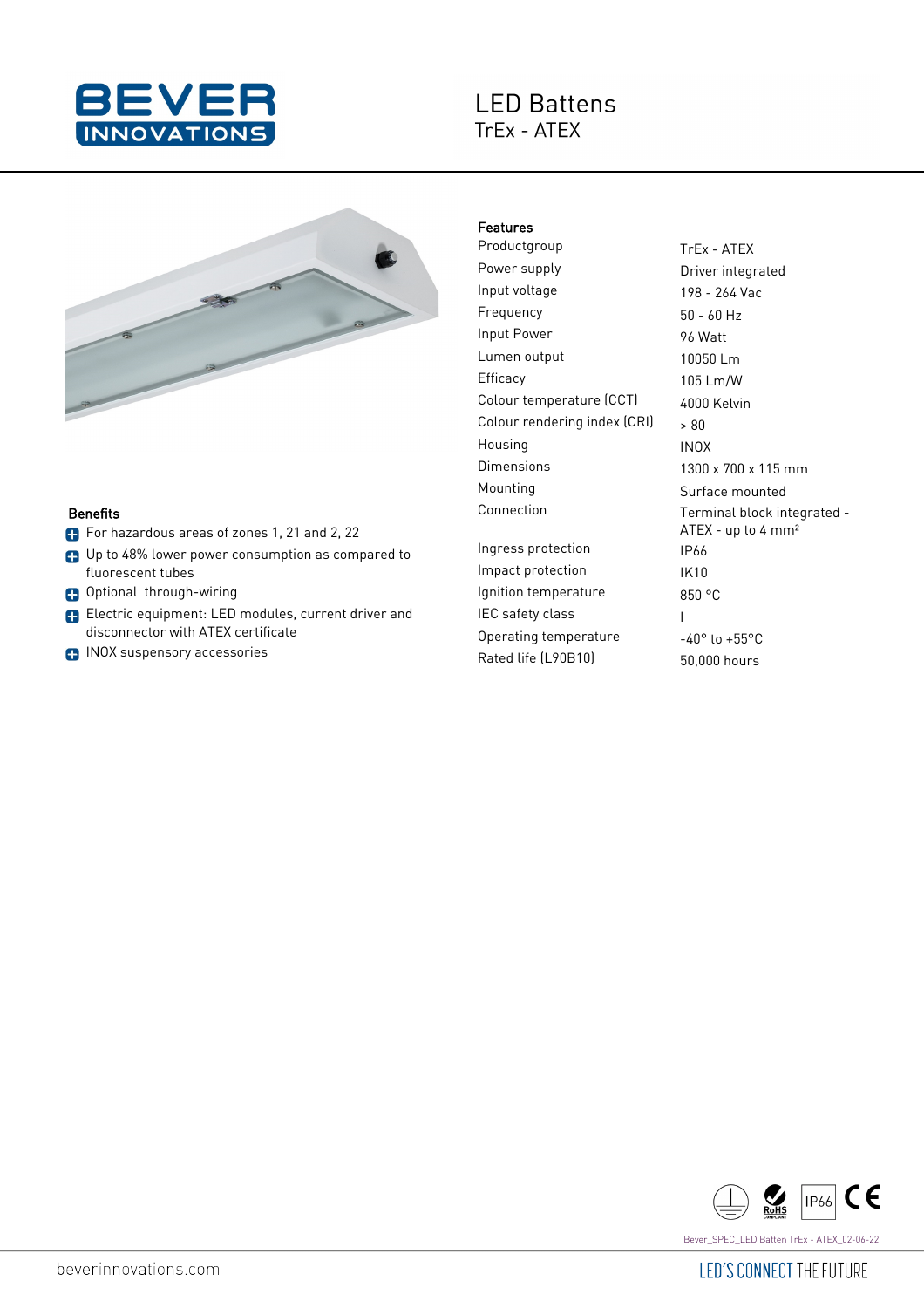

### Optic



### Ordering information

| <b>Name</b>                            | <b>SKU</b> | Power | Lumen    | Efficacy |
|----------------------------------------|------------|-------|----------|----------|
| <b>LED Batten TrEx - ATEX</b>          |            |       |          |          |
| zone-1 - 0.6m - INOX - 5150Lm - 4000K  | 19705      | 48 W  | 5150 Lm  | 105 Lm/W |
| zone-1 - 1,2m - INOX - 10050Lm - 4000K | 19166      | 96 W  | 10050 Lm | 105 Lm/W |